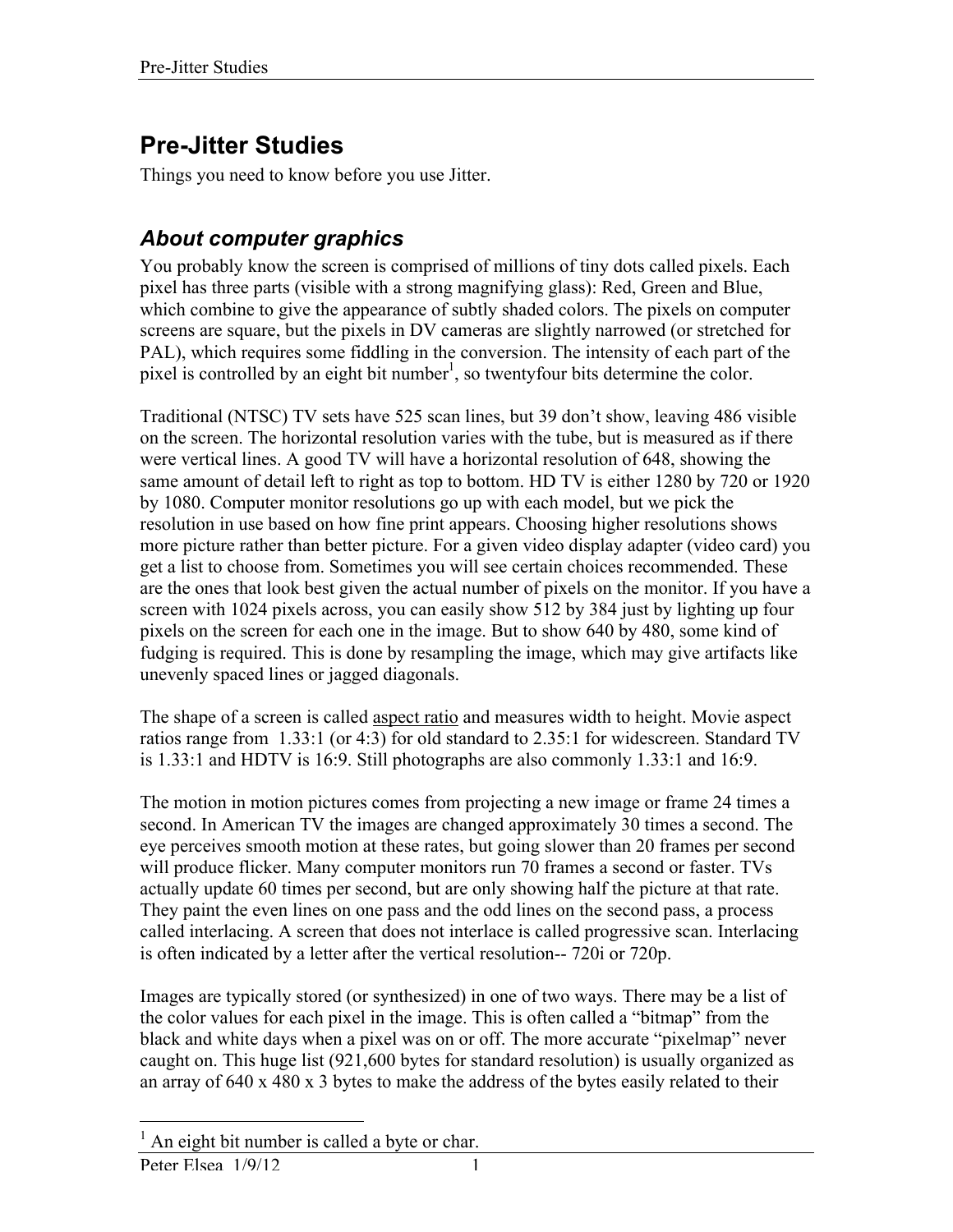location on the screen. In Jitter, a video image is stored in a 2 dimensional matrix that has four "planes". This gives a cell for each pixel location (Horizontal, Vertical) with bytes for red, green, and blue as well as a fourth for opacity. Opacity is called alpha and can be manipulated when images are combined.

The other common way of storing an image is to give instructions for drawing it. This requires much less data storage, especially if the image is pretty much the same from frame to frame. The format for such instructions is rather like a connect-the-dots drawing. Points are specified that represent the corners or vertices of a shape, and the shape is filled in with a specified color. This can easily be done in 3D by using 3 numbers to specify each vertex. Three vertices determine a triangular facet, and the facets can be assembled into an object of any complexity. One of the beauties of this system is that moving or rotating the object requires changing only a few numbers. Of course such an image must be converted (rendered) to pixel values for display on the screen. This is a lot of computing, but most video cards contain a dedicated microprocessor (3D accelerator) to do it. There is a standardized format for drawing instructions called openGL, which Jitter understands.

The bitmap approach to graphics is called raster imaging, and the drawing instructions approach is called a vector image. As general rule, we use raster techniques to process video from live sources and do animation with vectors. It's easy to convert a vector image to a raster, so both kinds can be combined in the final result. There's no easy way to convert a video image to a vector image, but a bitmap can be applied as a texture to a vector surface.

### *Some colorful terms defined*

Luminance is the intensity of a video image or pixel. It's the sum of the R G and B values, weighted for the different sensitivity of the eye to those colors. Luma is similar, but calculated including Gamma Correction which compensates for the nonlinear response of screen pigments and other electrical components in the system. Brightness is the average of the R G and B values. In broadcast TV, luminance is the black and white information of the picture.

Contrast is the ratio of the luminance of the brightest parts of an image to the darkest.

Chrominance or Chroma is the color information signal of broadcast TV. It is actually the difference between the color of a pixel and a reference color (dark green). The actual way this is done varies around the world, but the pertinent fact is that if chroma is 0, there is no color. In jitter, chroma of 1 is the natural color. The European broadcast TV system is often called YUV encoding (as opposed to YIQ for American system). Luminance is Y and chrominance supplies the UV (or IQ) part.

Color space is a method for describing the colors available in a system as well as the method of encoding color. RGB and YUV are examples, but there are many others, including CYMK used for printing and commercial systems like Pantone. Many systems illustrate color space with a color wheel or some three dimensional variant. HSV (Hue, Saturation, Value) for instance is usually illustrated with a circle and a triangle.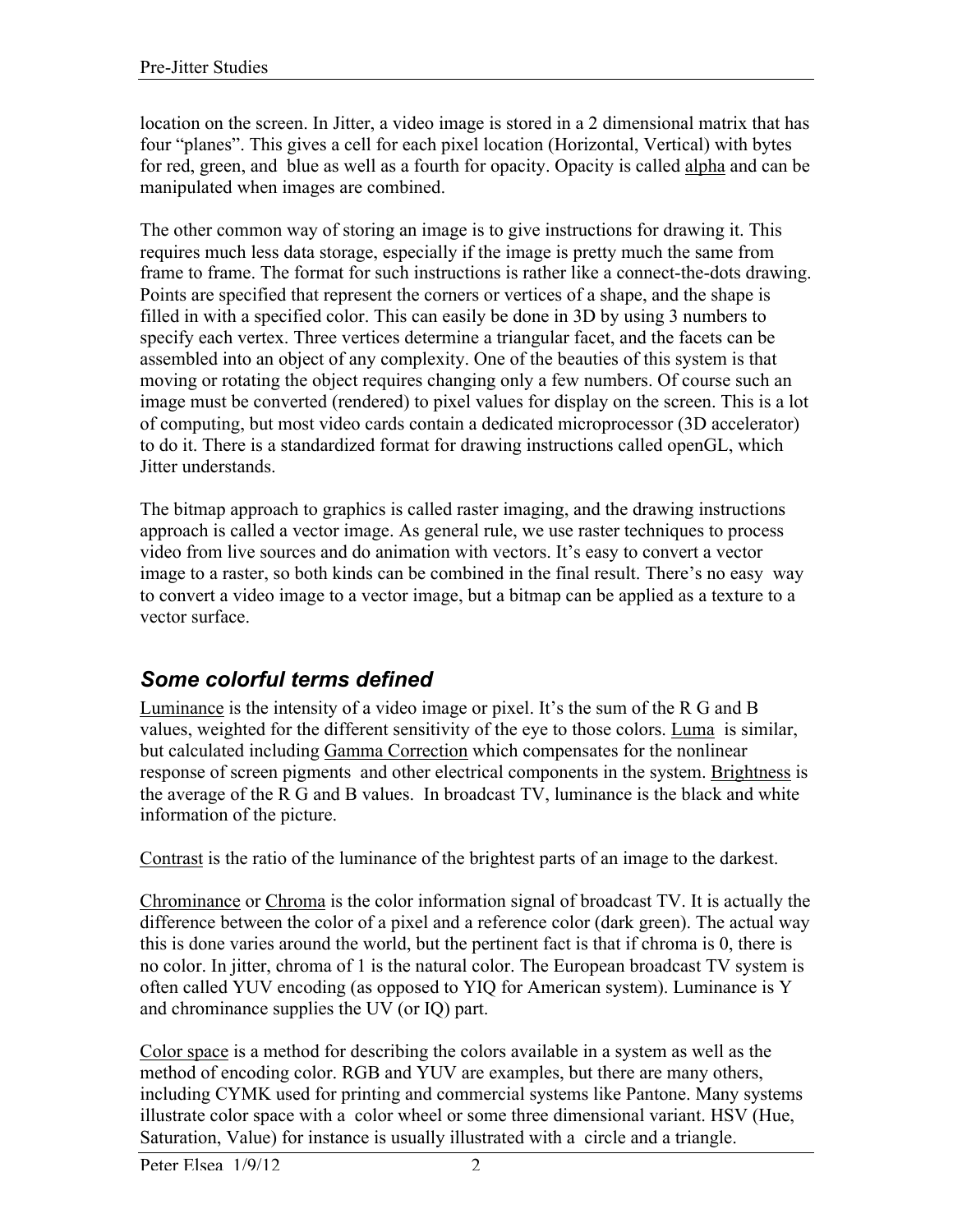Hue is the color regardless of its intensity. If the colors are placed around a circle in spectrum order, hue is the angle measures at the center.

Saturation is the intensity of a color. Low saturations are gray, high saturations often overload the screen display and "bloom" or glare.

Value is the brightness of a color. If you set saturation to 0, Value determine the shade of gray you get. It's also known as level.

## *Some things to know about Jitter in general*

Jitter is an extension of Max consisting of a batch of specialized objects and a library of code the objects can access. Most jitter objects are named "jit dot something", a naming convention we started to see when the number of Max objects exceeded a thousand. Most jitter objects are extremely complex; so much so that the old system of a list of numbers to initialize object and special purpose inlets to adjust parameters just won't work. Instead there is a system of commands and attributes. For instance, the jit.rota object rotates images. There is no rotation angle inlet—to change the rotation, you give it the command "theta n" where n is the angle of rotation. To start out with a fixed rotation, include @theta n in the arguments. Either will set the theta attribute to n, and jit.rota will rotate any input by n radians. Most jitter objects will provide information out of the right outlet in response to the getattributes message (a listing of attributes) or the getstate message (current settings of all attributes).

Jitter is designed for the efficient manipulation of large batches of data. The general container for this data is the jit.matrix. The arguments to jit.matrix set the name of the matrix, the number of "planes" per cell, the type of data to store, and the size of each dimension. So [jit.matrix myData 4 char 320 240] is a matrix called myData. When a matrix receives a bang the only thing output is the name, in the message "jit\_matrix myData". Objects that do jitter processing will go to the original myData array and change what is found there. This is much more efficient than moving bytes from object to object. Another benefit of matrix names is that you can have another jit.matrix myData, in your patch and it will refer to the same data. Most objects will pass along the name once they are through processing, so the data in a matrix connected to a string of objects is processed in the same order as if the data were passing through. You don't have to give a name to matrices-- Jitter will supply one if you don't.

The data type can be char (8 bits), long (32 bit integer), float32 (32 bit floating point number) or float64. The ability to specify type not only saves space, it guarantees that operations will be as efficient as possible. It is much faster to process a couple of chars than two longs with 24 0s in each. When each operation is done more than a million times per frame, this kind of detail is important.

The concept of planes may seem a bit odd to seasoned programmers, but it is useful. Instead of thinking of a three dimensional array, users can envision a 2D array with cells that each contain 4 values. The only time planes are specifically addressed is if you want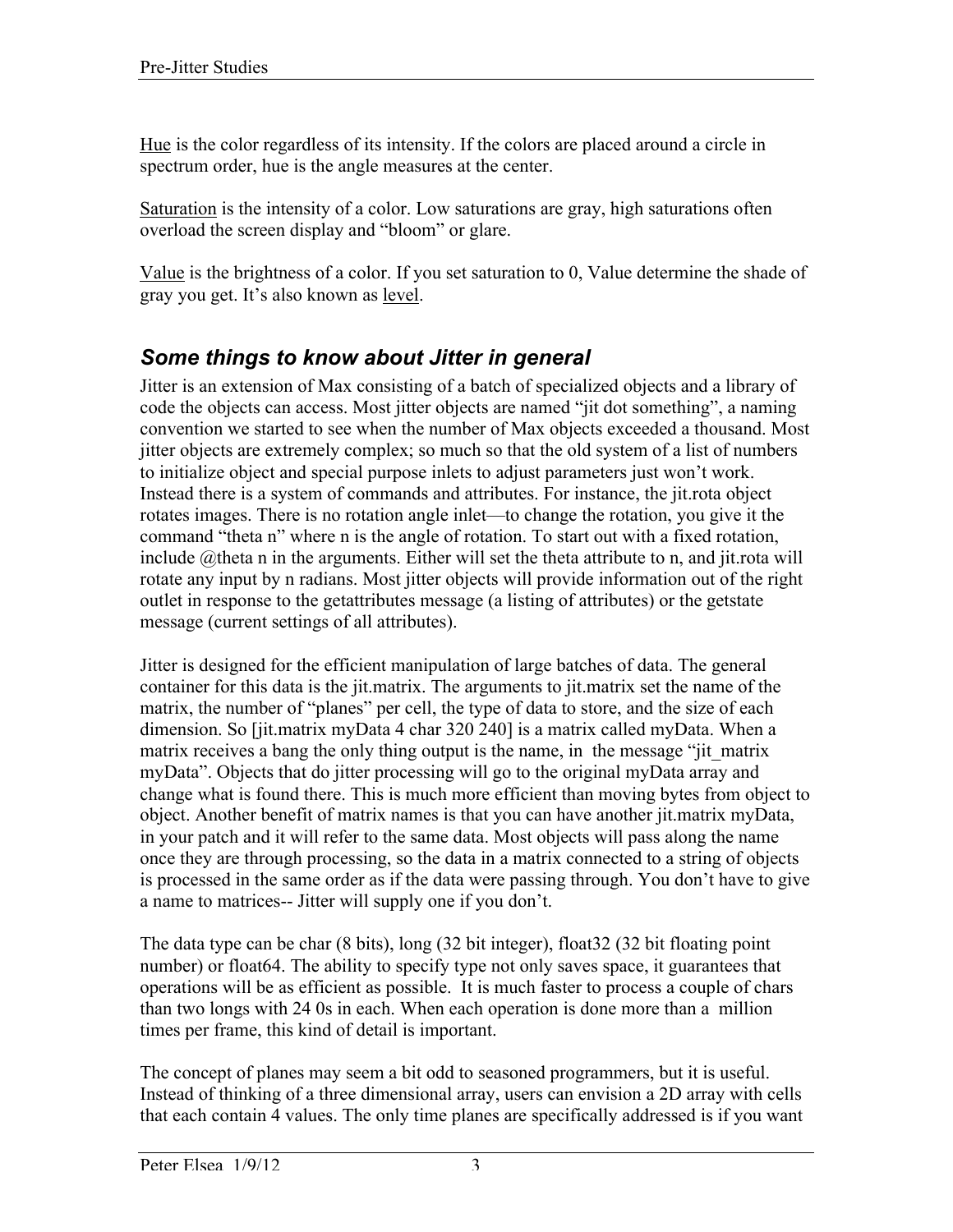to work with just one color value of the pixels. Other graphics programs may refer to the red plane as the red channel, but audio people have enough channels in their lives.

### *The Jitter Video Chain*

Jitter uses QuickTime for most video chores. (PC users will have to install QuickTime for Windows before using Jitter.) Video input is done with jit.qt.grab, and movie playback with jit.qt.movie. Both of these require two arguments to set the resolution of the image. 640 by 480 is a pretty decent screen resolution, but that means at least 1,228,800 bytes of data must be processed within the 33ms between each frame. This is possible, but you will usually find a 320 x 240 resolution to be more comfortable, giving you four times the performance. (I usually develop patches at 320 x 240, then make a high resolution version of things I like.)You should realize from the beginning that if Jitter can't finish the processing of a frame in time, the next frame will be skipped and the frame rate will be cut in half.

If you give jit.qt.movie a name for an argument, it will render the video directly to a jit.window of that name. Otherwise the output is a matrix name message.

Jit.qt.movie has enough commands and attributes to actually edit a mov file. The most important are read, start, stop, and loop (0 for off, 1 for on, 2 for back and forth.) Once a mov file has been read, bangs will cause video frames to be output. The frame that you get is the one that is appropriate to the elapsed time since the movie was started or loaded. The start and stop affect the running of the jit.movie clock, not the output of matrices. That's dependent on bangs. You get a frame per bang, so if you are banging faster than the frame rate of the movie, you will get repeats of the same image. It's probably best to use a metro rate close to the actual rate of your monitor, even though many examples use 2 ms. You should also probably use qmetro instead of metro to provide the bangs. If you use metro, heavy processing will make interface objects sluggish. The qmetro object prevents this by giving jitter processing lower priority.

Matrices output by jit.movie or jit.grab are of type 4 char, with the dimensions of the resolution. They can be processed by dozens of objects, from simple math to complete effects packages.

After the images are processed, they can be shown immediately by a Jit.pwindow (the palette object with the picture of a cat- it shows images in patchers) or jit.window, which opens a new window with just the image. The images can also be immortalized by jit.qt.record or jit.vcr.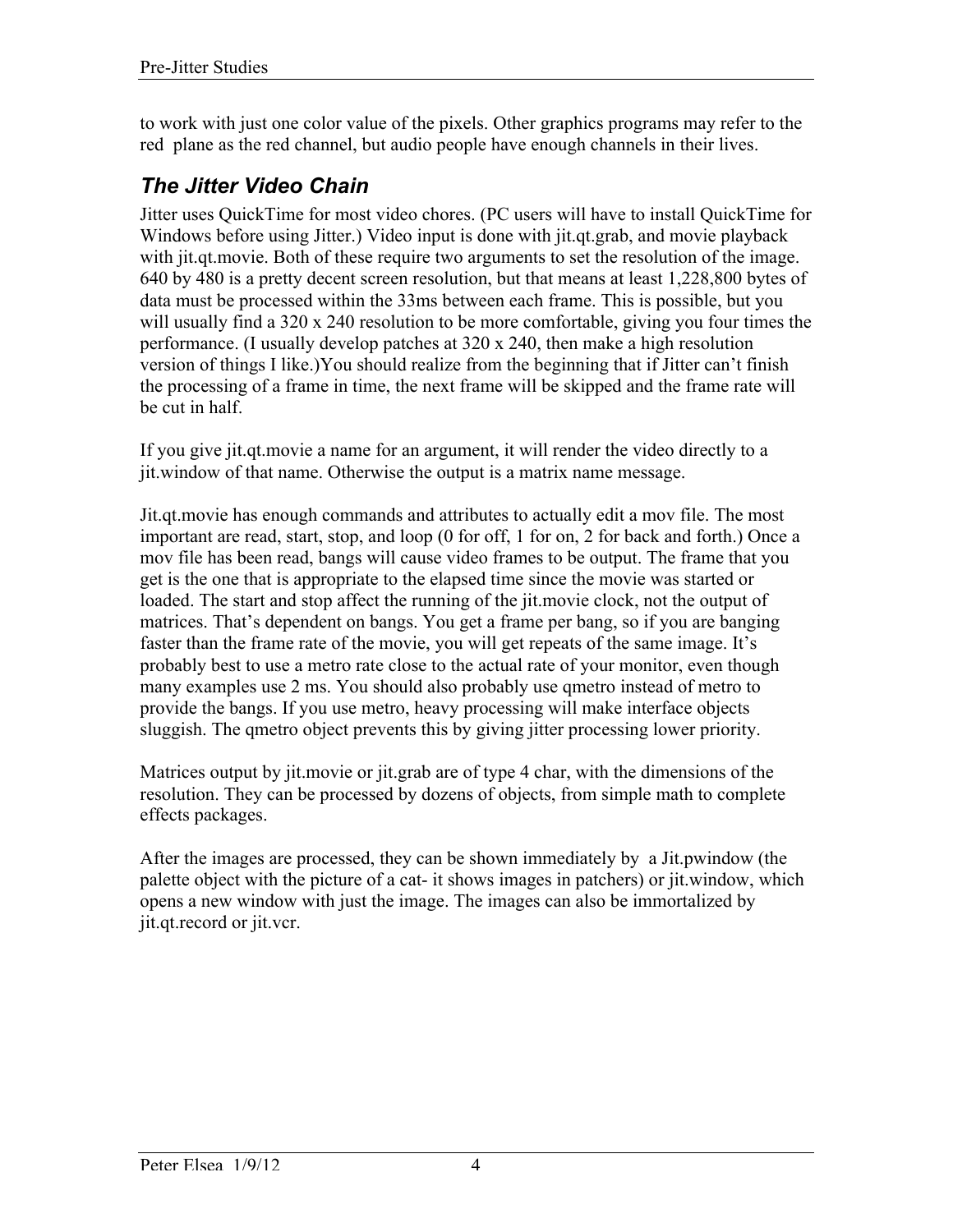

Bangs keep images flowing through patch

Figure 1.

The real action of jitter is in the image processing. This is done by doing math on the images.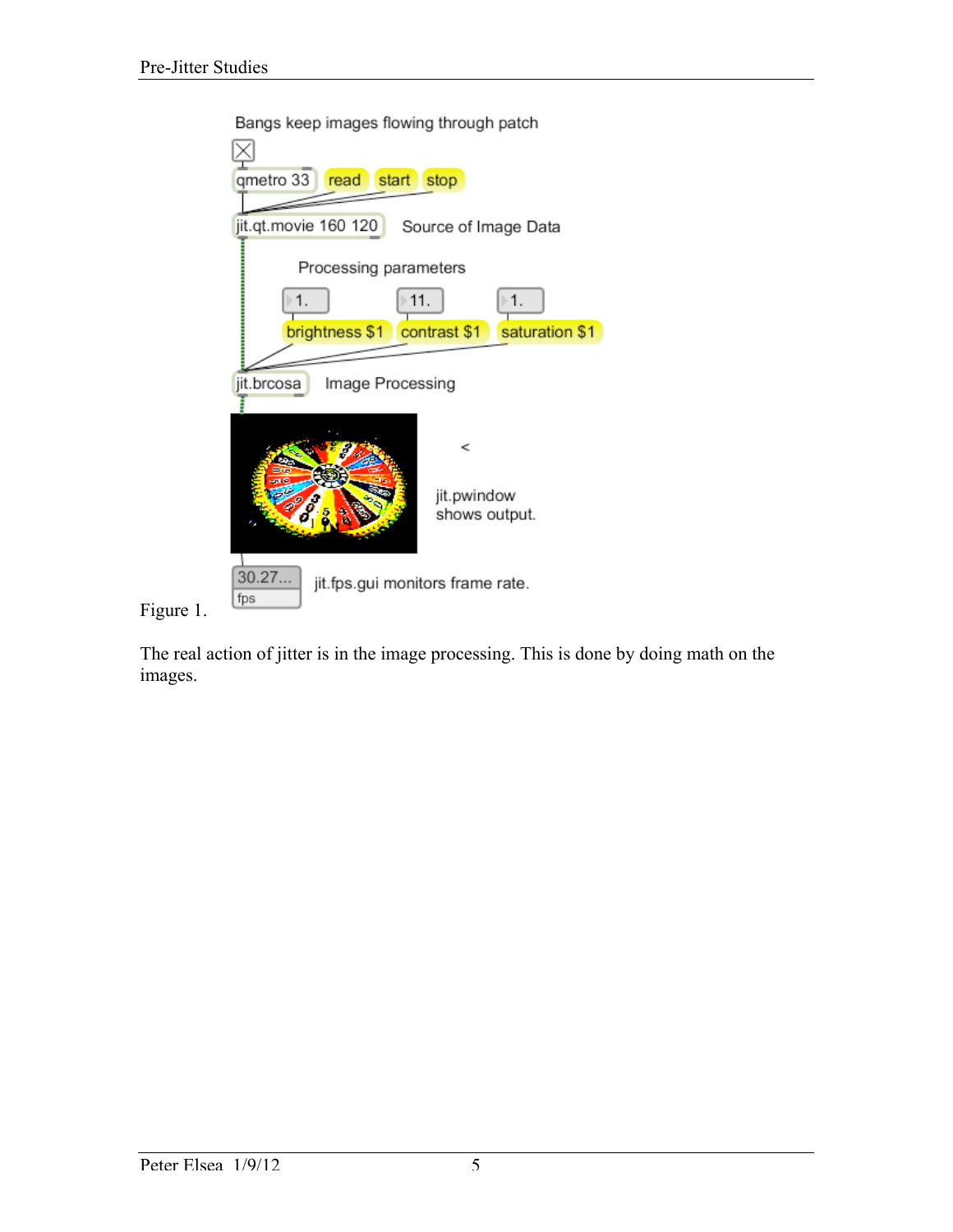## *The Care and Feeding of Matrices*

Here's a matrix called tryme that is 8 cells across and 6 down. The jit.cellblock object shows the matrix contents in a spreadsheet.



jit.cellbolck displays matrix contents.

#### Figure 2

Each cell has a distinct address. The first cell always has an address of 0, 0 for a two dimensional matrix. The last cell is "one less than the width", "one less than the height". The message "setcell x y val n" will place the value n at the cell addressed x,y. Here the value 12 was placed at the cell addressed as 4,2. That's in the fifth column because the first column is address 0. If you try to set a cell that does not exist, nothing happens.

The object jit.fill will stuff a list into a matrix. You need to include the name of the destination matrix as an argument to jit.fill so the cell addresses can be properly calculated. Matrices can have their dimensions changed, and with the name of the destination matrix, jit.fill can automatically make sure it's placing data at legitimate addresses. The offset x y message to jit.fill determines the cell that will get the first member of the list. If the list is too long to fit in a single row, it is 'wrapped' into the next row.

Sometimes you do want to move data from one matrix to another. When this is done, interesting things happen if the matrices are different sizes. If the adapt flag is on (@adapt 1, which is the default) the second matrix will change its own dimensions to fit the data. If the adapt flag is 0 and the interp flag is on (defaults to off) the data will be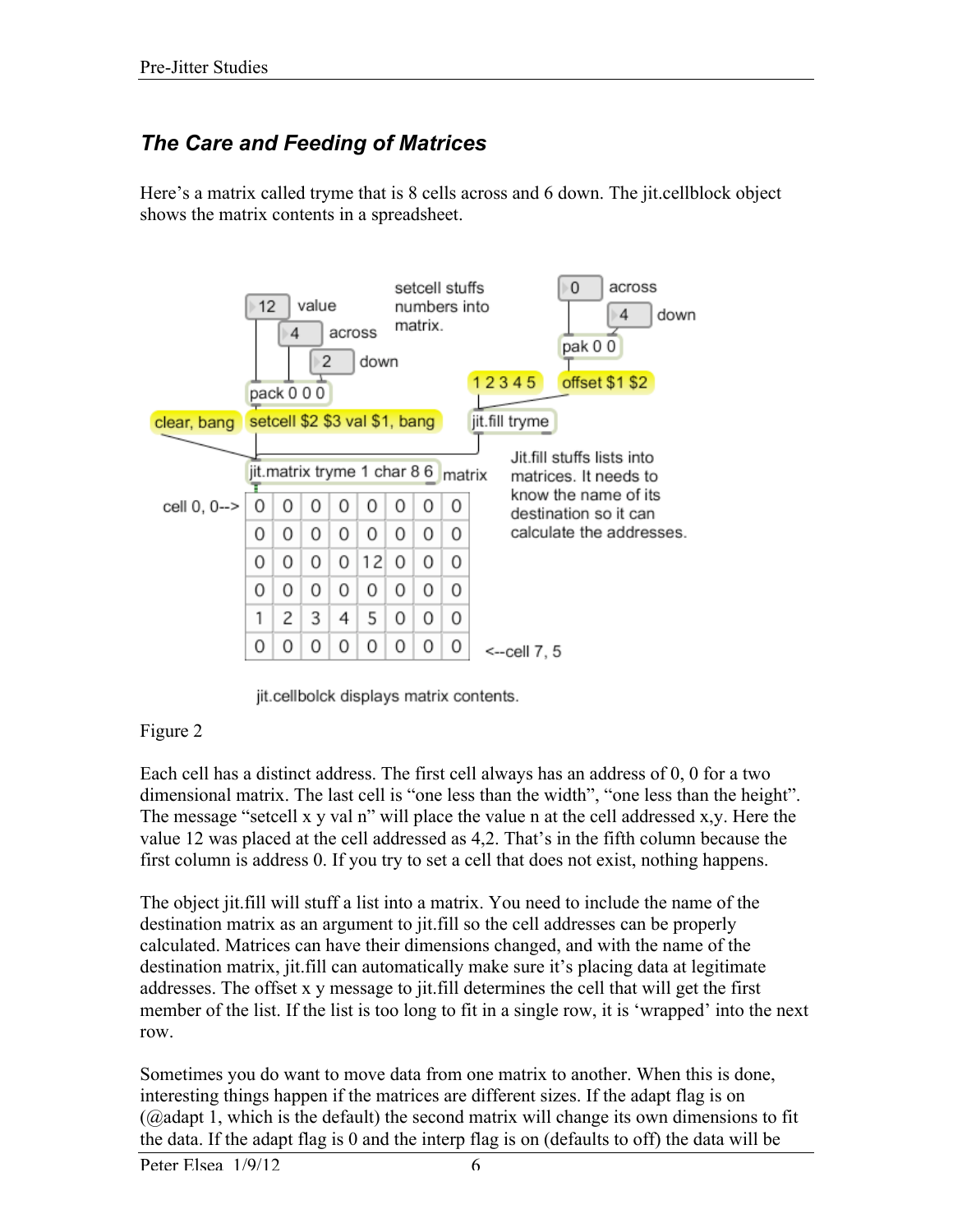adjusted to fit the new size: the corner cells will have the original values, but anything in between will be changed if necessary to give a smooth set of numbers. When adapt and interp are both off, numbers will be skipped if there is not enough room for all of them, or duplicated to fill larger spaces.

A matrix also has a pair of attributes called srcdimstart and srcdimend. If the attribute use usesrcdim is on, only the data between the source dimension start and source dimension end points will be accepted. Likewise there is dstdimstart and dstdimend, which in the presence of usedstdim = 1 will determine where the data goes. If the interp flag is set, data will be smoothed according to the size of the destination dimensions.

Figure 3 is a patcher that demonstrates various ways of moving data from a matrix called here to one called there.



Figure 3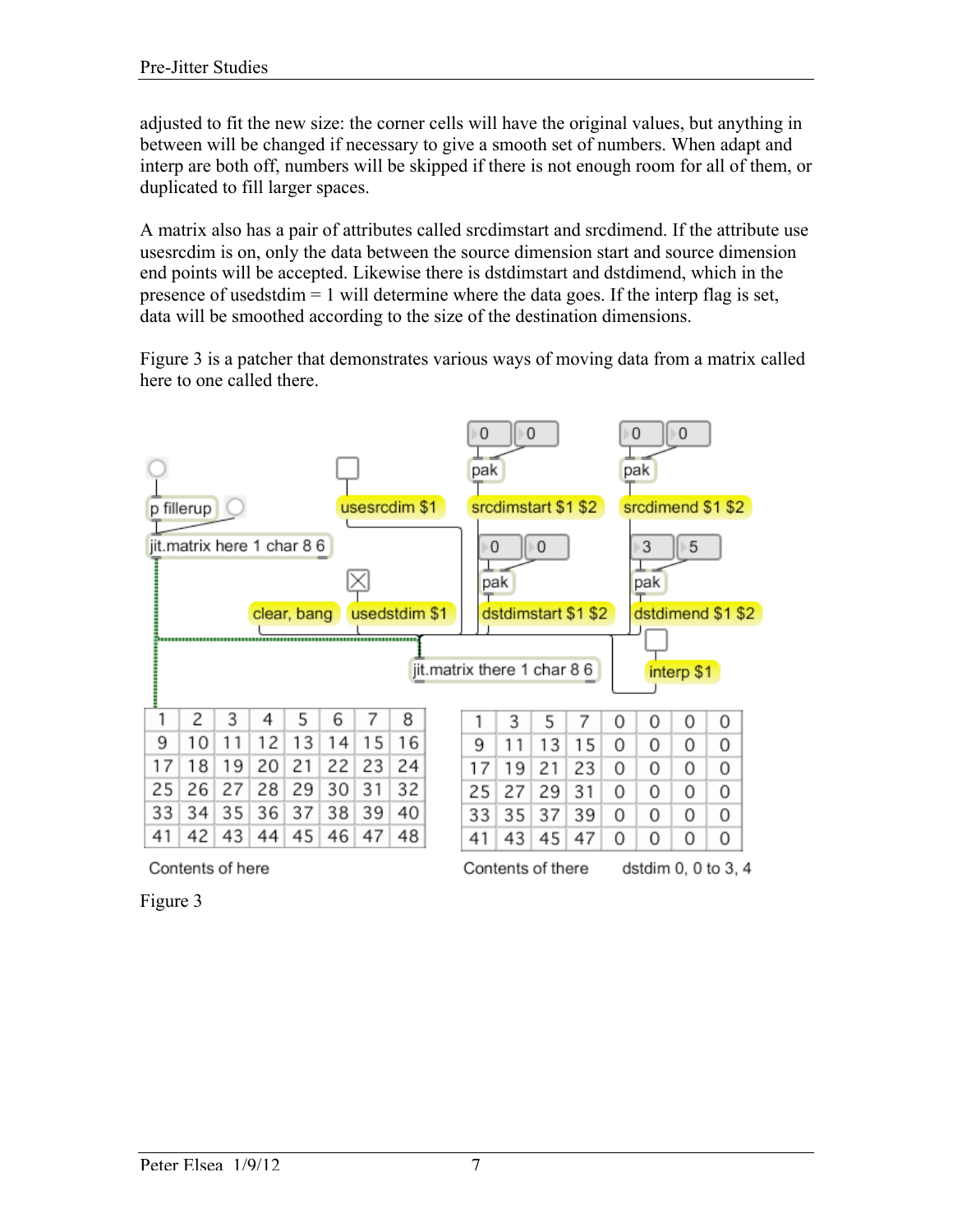Here are some trials with various settings:

|                                       |   | 2 | 2.    | 3                                     | 3. | 4 | 4     |
|---------------------------------------|---|---|-------|---------------------------------------|----|---|-------|
|                                       |   | 2 | 2     | 3                                     | 3  | 4 |       |
| 9.                                    | 9 |   | 10 10 | 11 I                                  |    |   | 12 12 |
|                                       |   |   |       | 17   17   18   18   19   19   20   20 |    |   |       |
| 25   25   26   26   27   27   28   28 |   |   |       |                                       |    |   |       |
| 33   33   34   34   35   35   36   36 |   |   |       |                                       |    |   |       |

sredim  $0,0$  to  $3, 4$ interp 0

|    | 3  | 5  | 7  | ο | 0 | ο | ο |
|----|----|----|----|---|---|---|---|
| 9  |    | 13 | 15 | 0 | ο | 0 | 0 |
| 17 | 19 | 21 | 23 | o | ο | ο | 0 |
| 25 | 27 | 29 | 31 | ο | ο | о | 0 |
| 33 | 35 | 37 | 39 | 0 | 0 | ο | 0 |
| 0  | ο  | о  | о  | ο | 0 | ο | 0 |

dstdim 0,0 to 3, 4 interp 0

|  |  | 36   36   36   37   38   39   39   39 |  |
|--|--|---------------------------------------|--|
|  |  | 37   37   38   39   39   40   40   41 |  |
|  |  | 39   39   40   40   41   41   42   42 |  |
|  |  | 40   41   41   42   42   43   43   44 |  |
|  |  | 42   42   43   43   44   44   45   46 |  |
|  |  | 43   44   44   45   45   46   47   47 |  |

| о | 0 | 0               | 0  | 0  | о     | 0  | 0 |
|---|---|-----------------|----|----|-------|----|---|
| 0 | 0 | ο               | 0  | 0  | о     | 0  | 0 |
| 0 | 0 | 19 <sup>°</sup> | 20 | 21 | 22    | 23 | 0 |
| о | 0 | 27              | 28 | 29 | 30    | 31 | о |
| 0 | о | 35              | 36 |    | 37 38 | 39 | 0 |
| о | 0 | о               | о  | ο  | ο     | о  | ο |

interp 0

sredim  $3,4$  to  $7,5$ interp 1

sredim  $0,0$  to  $3, 4$ 

dstdim 0, 0 to 3, 4

|    |                                       |    | $\mathbf{2}$ | $\sim$ 2 | 3     | $\overline{3}$ | 3.    |
|----|---------------------------------------|----|--------------|----------|-------|----------------|-------|
|    |                                       | 8. | 8            | 9.       | 9.    | 9.             | 10    |
| 13 | 14                                    | 14 | 14           |          | 15 15 |                | 16 16 |
|    | 20   20   20   21   21   22   22   23 |    |              |          |       |                |       |
|    | 26 26 27 27 28 28 28 29               |    |              |          |       |                |       |
|    | 32   33   33   34   34   34   35   35 |    |              |          |       |                |       |

sredim  $0,0$  to  $3, 4$ interp 1

|                              | 3  | 5  |    | ο | o | ο | ο |
|------------------------------|----|----|----|---|---|---|---|
|                              | 13 | 15 | 7  | о | ο | о | ο |
| 21                           | 23 | 25 | 27 | ο | ο | 0 | ο |
| 31                           | 33 | 35 | 37 | о | Ō | 0 | ο |
| 41                           | 43 | 45 | 47 | 0 | o | ο | o |
| ο                            | o  | 0  | ο  | о | o | о | ο |
| dstdim 0,0 to 3, 4<br>interp |    |    |    |   |   |   |   |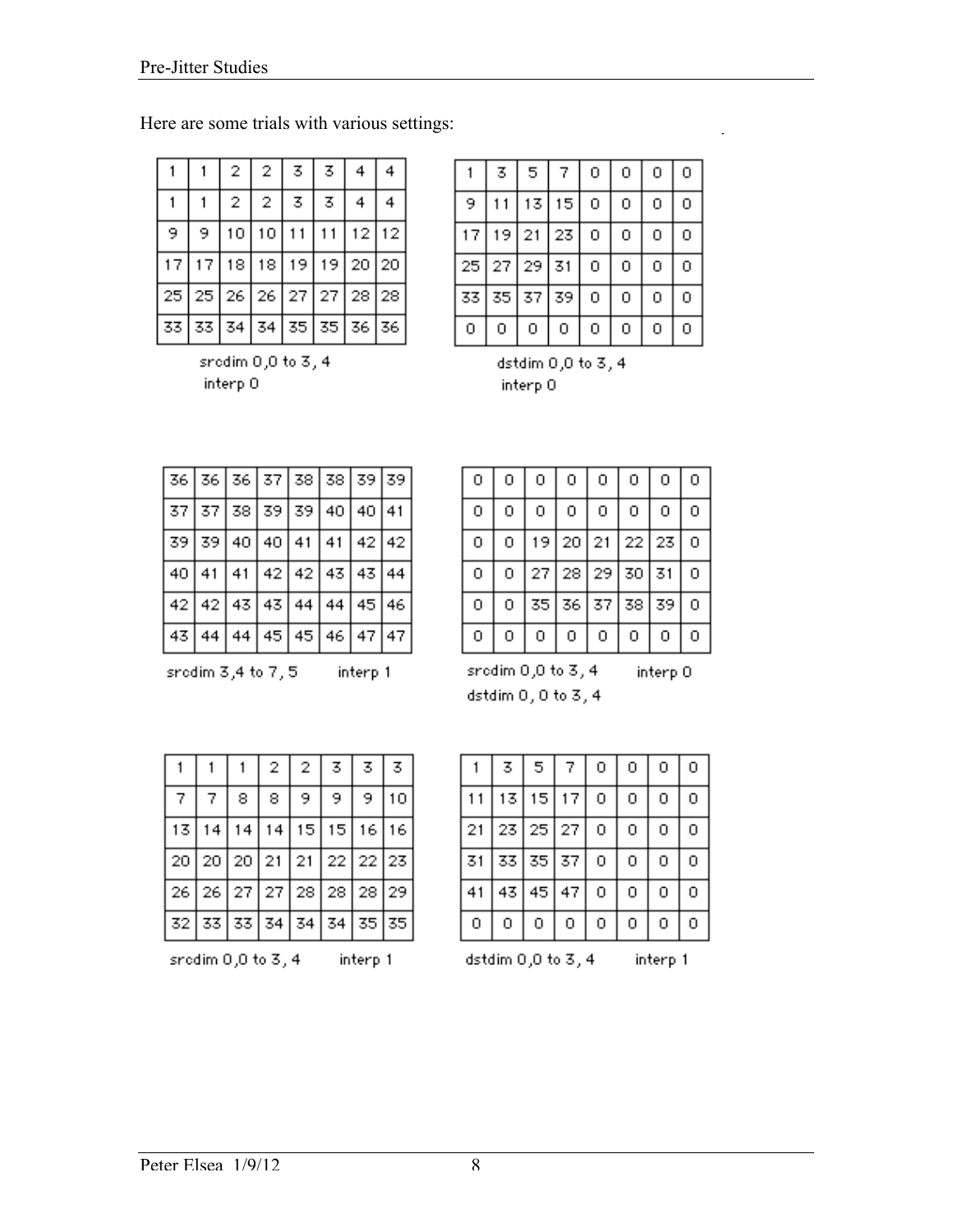#### *About data type conversion.*

Here's a version of the here to there patcher that demonstrates a startling feature of jit.matrix

Contents of here char to float conversion Figure 4.

When you send char data to a matrix of float data type, the results are rescaled to comply with what is considered the "normal" use of Jitter. The range of char data types is 0-255 because that's all 8 bits will hold. Float32 can have enormous values, but in audio and video, most of the action is between -1.0 and 1.0. Therefore, chars are routinely converted to the range of 0 to 1.0. This happens in setting attributes too, although there is a bit of inconsistency in some of the objects.

Going the other way, floats between 0 and 1.0 are converted to chars from 0 to 255. If a float is larger than 1, it will be converted, but with peculiar results.

Actually, there's seldom any reason to convert these types of data without rescaling, but if you need to get from char to float with the same values, run the matrix through a jit.matrix of type long first.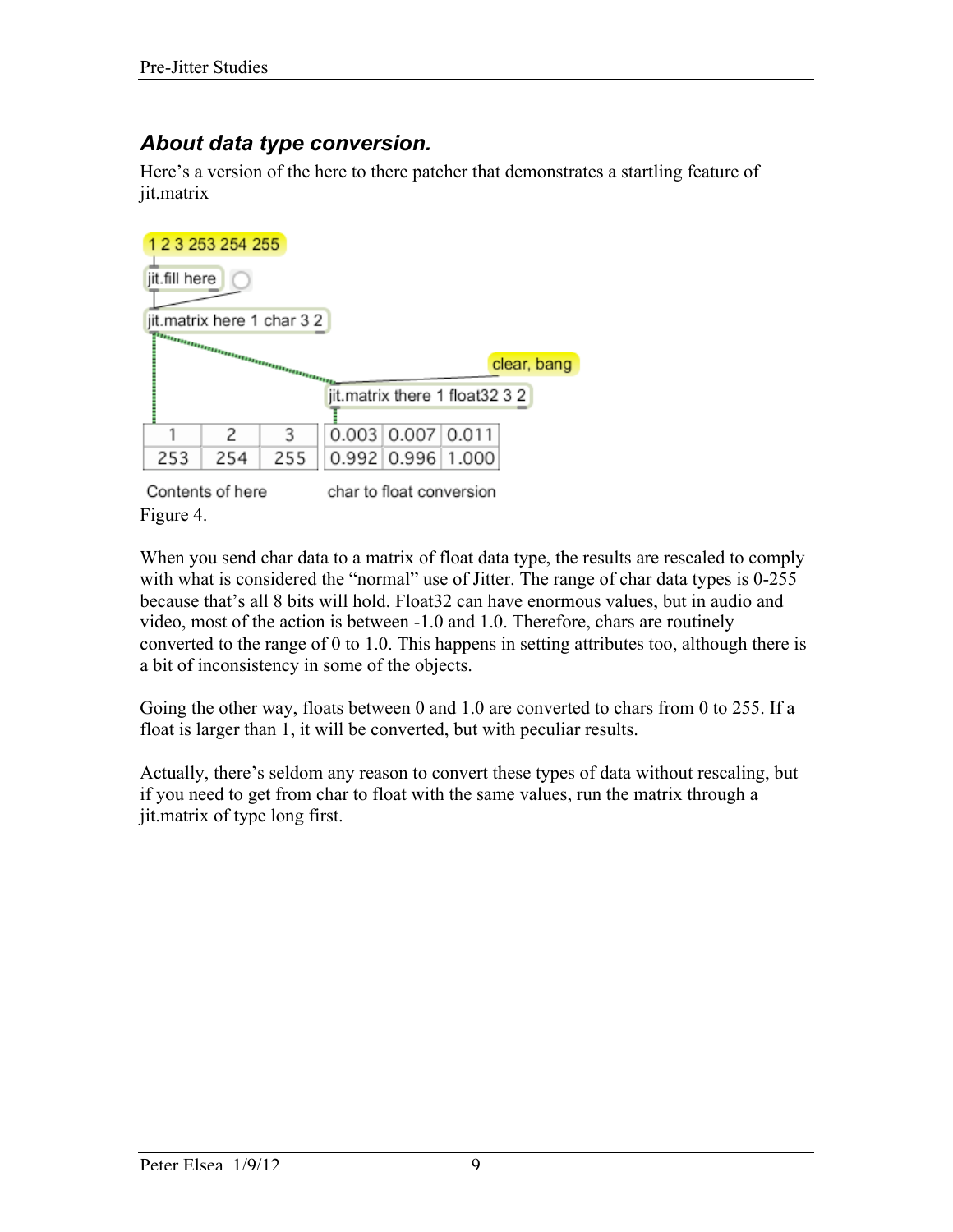Another type of conversion involves keeping the same bits but reinterpreting the meaning, so that a single long becomes four chars or vice versa. The jit.coerce object will do this.



Coercion is shown in figure 5. Note that the byte order is little-endian<sup>2</sup>. Coercion is rare, but occasionally invaluable.

## *Getting information out of matrices<sup>3</sup>*

The getcell command is the compliment to setcell.

|    | p fillerup                 |    |    |    |    |    | getcell 3 1 |                                   |
|----|----------------------------|----|----|----|----|----|-------------|-----------------------------------|
|    | jit.matrix here 1 char 8 6 |    |    |    |    |    |             |                                   |
|    | 2                          | 3  | 4  | 5  | 6  | 7  | 8           |                                   |
| 9  | 10                         | 11 | 12 | 13 | 14 | 15 | 16          | cell 3 1 val 12<br>route cell     |
| 17 | 18                         | 19 | 20 | 21 | 22 | 23 | 24          |                                   |
| 25 | 26                         | 27 | 28 | 29 | 30 | 31 | 32          | unpack 0 0 0 0                    |
| 33 | 34                         | 35 | 36 | 37 | 38 | 39 | 40          |                                   |
| 41 | 42                         | 43 | 44 | 45 | 46 | 47 | 48          | $\triangleright$ 3<br>>12<br>lb 1 |
|    | Contents of here           |    |    |    |    |    |             | Address<br>Value                  |

Figure 6.

<sup>&</sup>lt;sup>2</sup> Lowest significant byte is first. A value that reads (in hexadecimal) FFEEAA01 fills memory in the order 01|AA|EE|FF.

<sup>&</sup>lt;sup>3</sup> To get information about a matrix, use the getstate message. It will dump a lot of messages from the right outlet. Once yo know what to expect, you can filter particular attributes with route.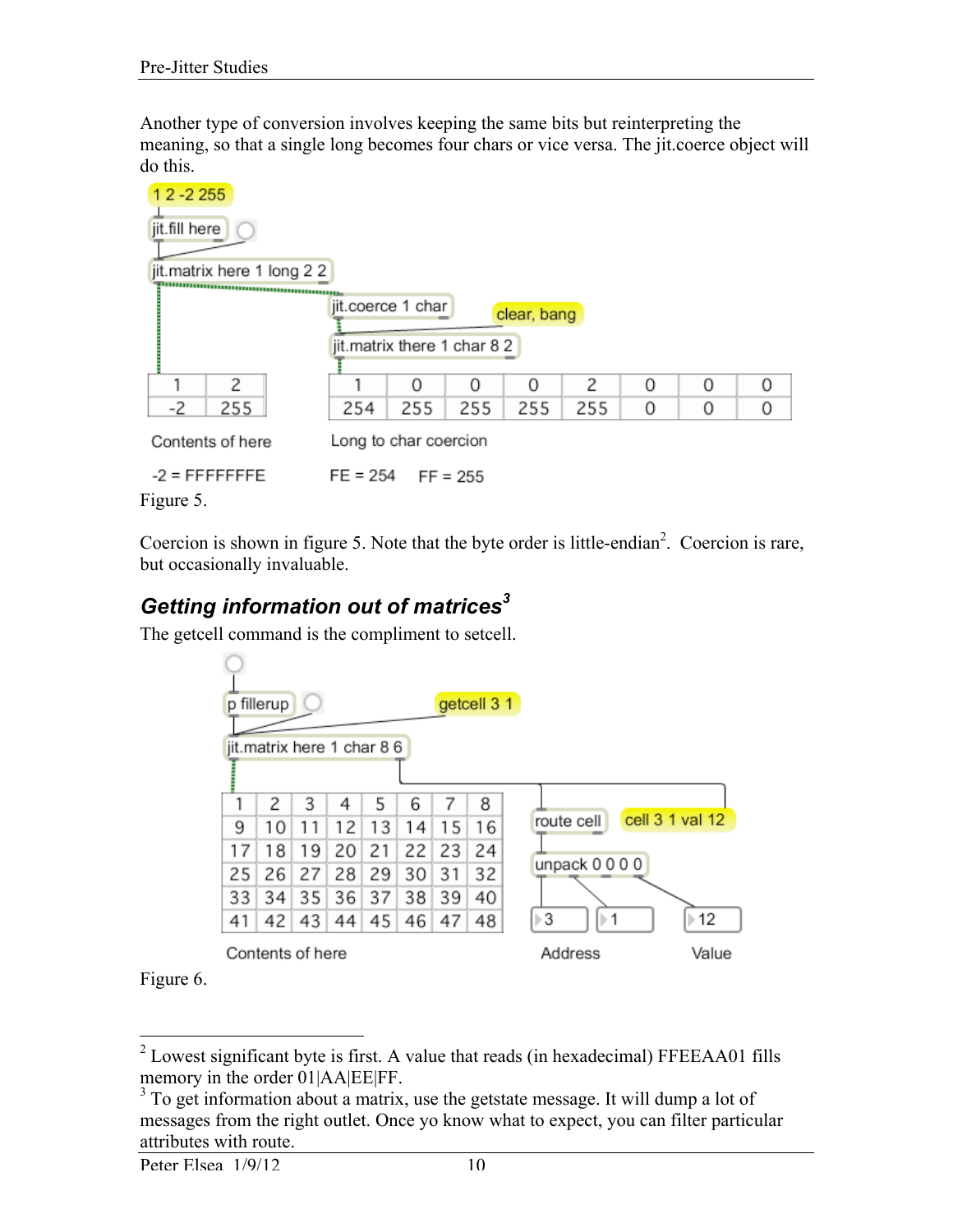Getcell provokes a message from the right outlet with cell address and value(s). You can use route cell and unpack to separate the numbers from the labels.

Jit.spill will extract part of a matrix as a list. It has listlength and offset attributes to pick the data you want. A list is limited to 256 values.

#### *Managing Planes*

Setcell works easily with multiplane matrices. You can simply list enough values to fill a cell, or address a plane directly with a message like [setcell 2 4 plane 1 val 7]. The getcell message will list all cell values unless you specify a plane after the address.

Jit.fill will only fill one plane, which is specified with a number argument after the matrix name. You can change these with input messages by the way. A symbol is a name for a new matrix target, and an int changes plane. In jit.spill, the plane number is an attribute, set with the @plane argument or the plane message.

Jit.pack will combine matrices into a multiplane version. If you want to extract a whole plane as a matrix, there is the jit,unpack object.

| fillerup<br>getcell 3 1<br>D |                            |    |    |    |    |    |    |                 |  |  |  |
|------------------------------|----------------------------|----|----|----|----|----|----|-----------------|--|--|--|
|                              | jit.matrix here 4 char 8 6 |    |    |    |    |    |    |                 |  |  |  |
|                              |                            |    |    |    |    |    |    |                 |  |  |  |
|                              | jit.unpack 4               |    |    |    |    |    |    |                 |  |  |  |
|                              |                            |    |    |    |    |    |    |                 |  |  |  |
| 49                           | 50                         | 51 | 52 | 53 | 54 | 55 | 56 | cell 3 1 val 12 |  |  |  |
| 57                           | 58                         | 59 | 60 | 61 | 62 | 63 | 64 | 60 108 156      |  |  |  |
| 65                           | 66                         | 67 | 68 | 69 | 70 | 71 | 72 |                 |  |  |  |
| 73                           | 74                         | 75 | 76 | 77 | 78 | 79 | 80 |                 |  |  |  |
| 81                           | 82                         | 83 | 84 | 85 | 86 | 87 | 88 |                 |  |  |  |
| 89                           | 90                         | 91 | 92 | 93 | 94 | 95 | 96 |                 |  |  |  |



Figure 7.

### *Addressing*

The fillerup subpatch of Figure 7 stuffs the cells of 'here' with numbers as the cellblock shows. It's worth looking inside fillerup because it illustrates a good method for generating addresses.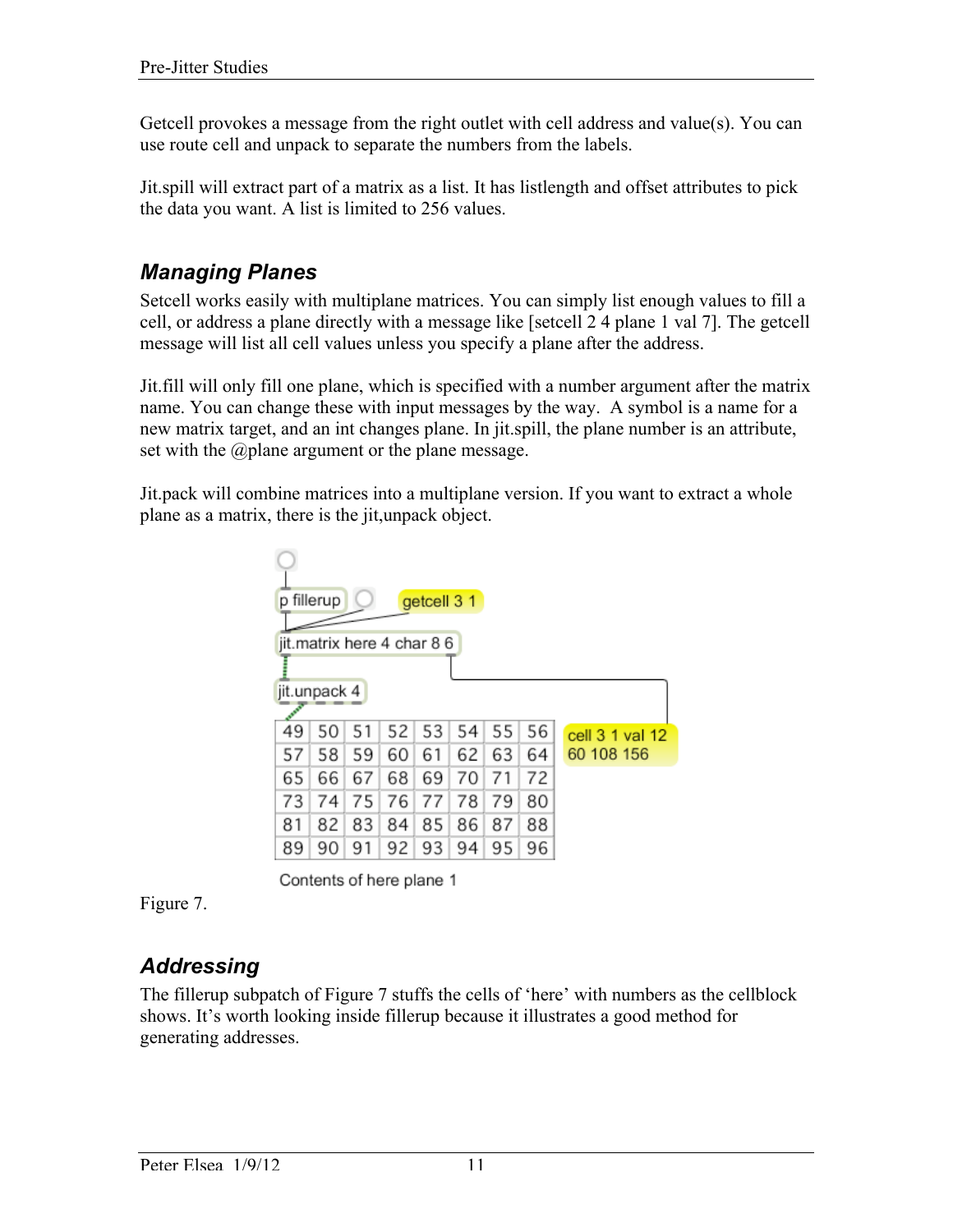

Figure 8.

The uzi will give us the numbers 1-48 as fast as the machine can compute. To calculate addresses, we need to start with 0, so subtract 1 from the uzi output. Divide this by the width of the matrix to get the row number y, and use the remainder operation  $(\%)$  to get the column x. All of this goes into the setcell message to place the uzi index and values derived from it in the matrix. To fill a 3 dimensional matrix, you would drive this with another uzi from the "watch out!" outlet and use the values of that uzi -1 to give the third dimension. It's not a good idea to use uzis to fill very large matrices however. There have been instances of locking Max up that way. For big matrices, use metro and counter to produce the same stream of numbers at a more sedate rate.

You may want to save large matrices as .jxf files so you only have to calculate them once. You can also export matrices as jpegs, gifs or many other types. You can import these types into a matrix too. You can even import a frame of a mov file.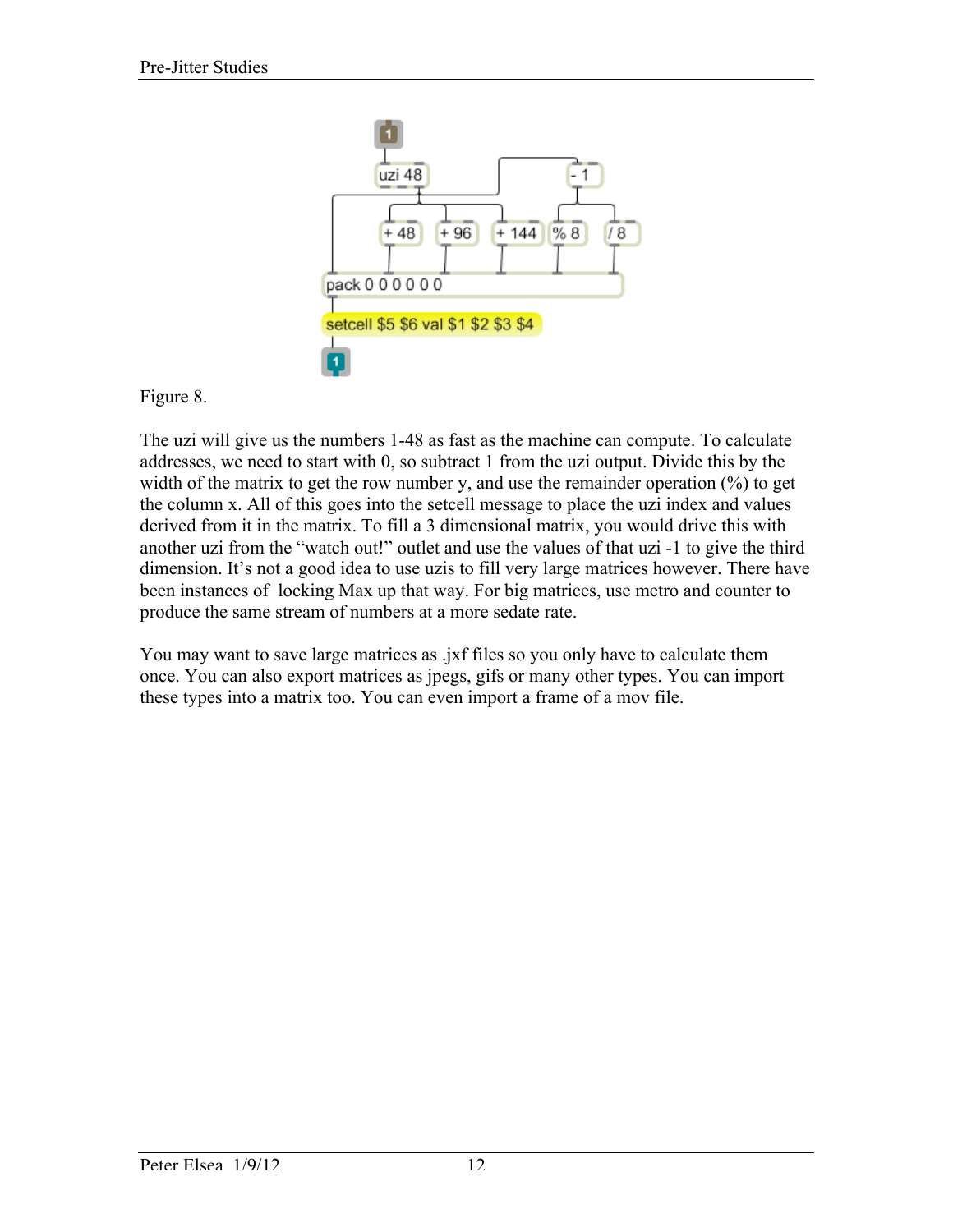### *The Math of Matrices*

The most important jit object is probably jit.op. This is a Swiss Army Matrix changer.



Figure 9.

The main attribute of jit.op is the op, which can be any of fifty operations from acos to <u>xor</u>. The op can be specified with the  $\omega$  op argument as in figure 7, or on the fly with messages like op -. The operand is specified with  $\omega$  val as an argument or with the message val n. If you are working on multi-plane matrices, you can have a different ops and vals for each plane. If you want one plane to be unaffected, use pass as the op.

Jit.op will process one matrix with another.



Figure. 10

It's pretty simple really. But powerful. Figure 11A shows how jit.op with a simple multiply will fade an image.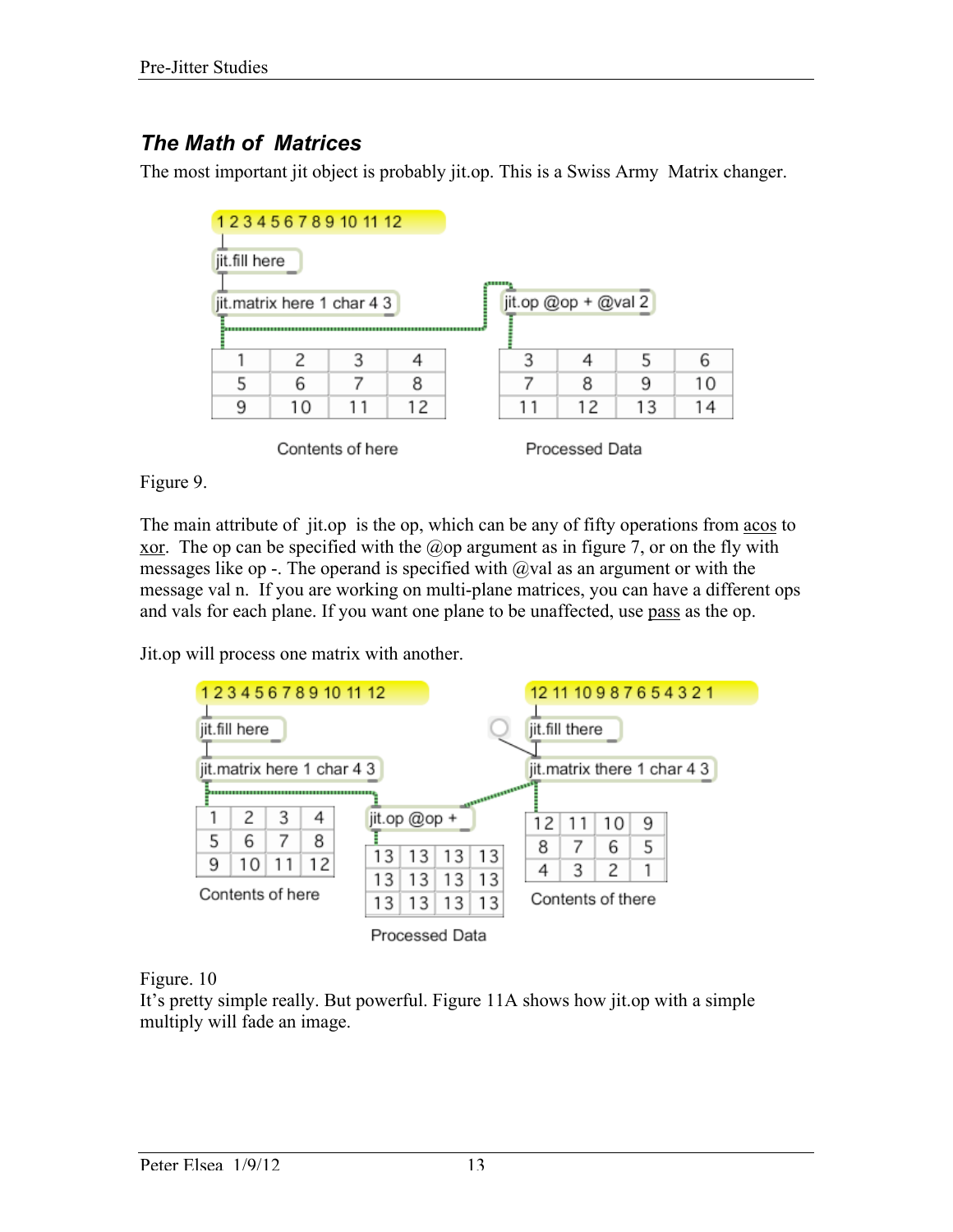

Figure 11.

In figure 11B, each color plane is faded individually. The four planes in a video matrix are alpha (opacity), red, green, and blue. A Red value of 1.0 will pass the red values unchanged, and a green value of 0.0 means no green at all. Note the pak object in figure 11. This is just like pack, except an output occurs when any input is received.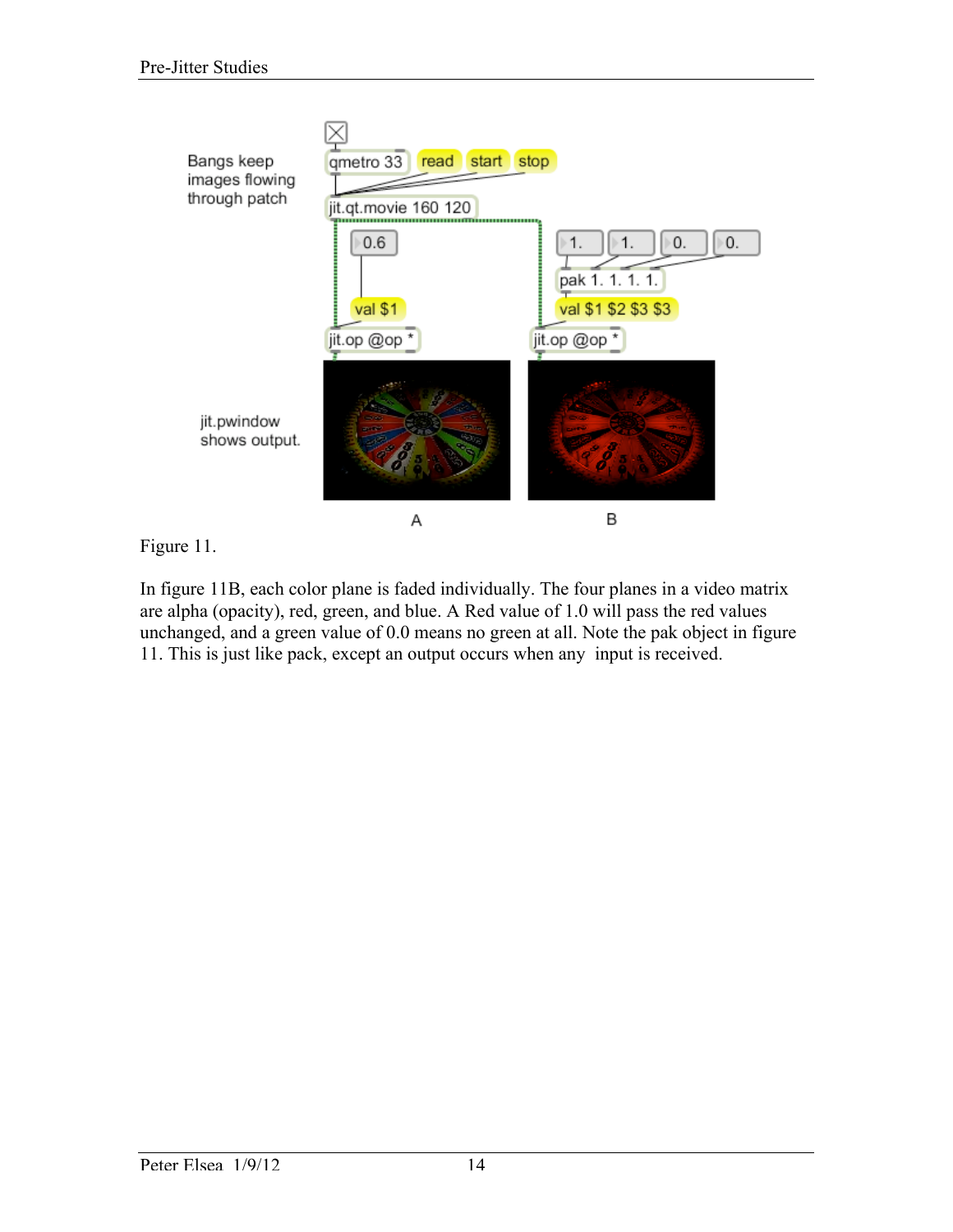### *Showing your work*

These examples use jit.pwindow to show images. Pwindow is found in the object palette, where it has a picture of a cat. There is an inspector for jit.pwindow that lets you set its size and a few options. One of these is "doublebuffer" which smoothes screen redraws in system 9 and on PCs. It's unnecessary in OSX, so you can turn it off for a significant increase in processing speed.



Figure 12.

We often follow the pwindow with jit.fpsgui, which can (by virtue of a drop menu) show various information about any matrix. Jit.fpsgui is also in the palette, labeled fps. Fps is the most interesting parameter to watch, as it can tell us a lot about the health of our patch.

#### *Jit.window*

For serious display, use jit.window. You should give all jit.windows names, because the name is displayed in the title bar, and if you don't specify, jitter will call it something like u87800059. To position a jit. window use the  $@$  rect attribute to start out and the rect command to resize the window. You can change its position with the position message, specifying the top left corner.

Rect takes four numbers. The first two are the location of the upper left corner of the screen image (not the title). This is the count of pixels right and down from the upper left corner of the primary display. The other two numbers are the position of the lower right corner. (Technically, the corner falls between pixels, so this is the address of the pixel just outside and below the window.) The size of the window is the right minus the left by the lower minus the upper. To center the window on the display, subtract half the window size from half the display size and use that for the upper left coordinate. So to center a 320 by 240 on a display 1024 by 768, use @rect 352 264 672 504. To expand it to 640x480 send the message rect 192 144 832 624.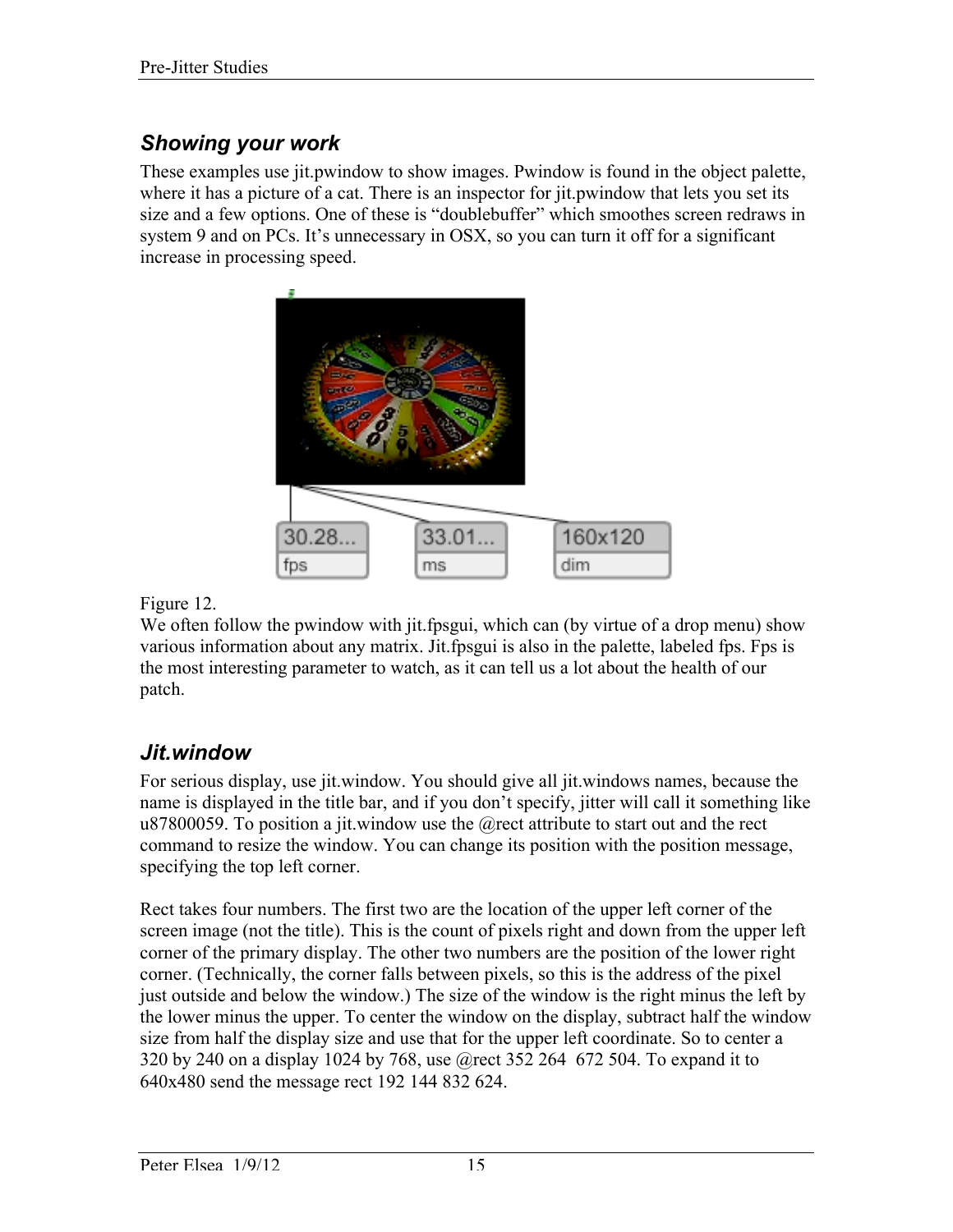When a small image is sent to a large jit.window, the image is resized without interpolation. If there's much enlargement, the result can be pretty rough looking. The interp flag turns on interpolation, which is quite good, but will look strange if you try to get beyond 2:1.





160 by 120 to 620 by 480 interp 0 160 by 120 to 620 by 480 interp 1



320 by 240 to 620 by 480 interp 0 320 by 240 to 620 by 480 interp 1

Figure 13.

Other important flags for jit.window.

- fullscreen -- expands the window to fill the display.
- fsmenubar shows the menubar in fullscreen mode. Defaults to 1.
- floating make the window float over all other applications. If it is not floating, the front command will bring a hidden window out.
- visible visible 0 will make it disappear.
- border if 1, the title bar will show. You can't have a floating window with no title bar.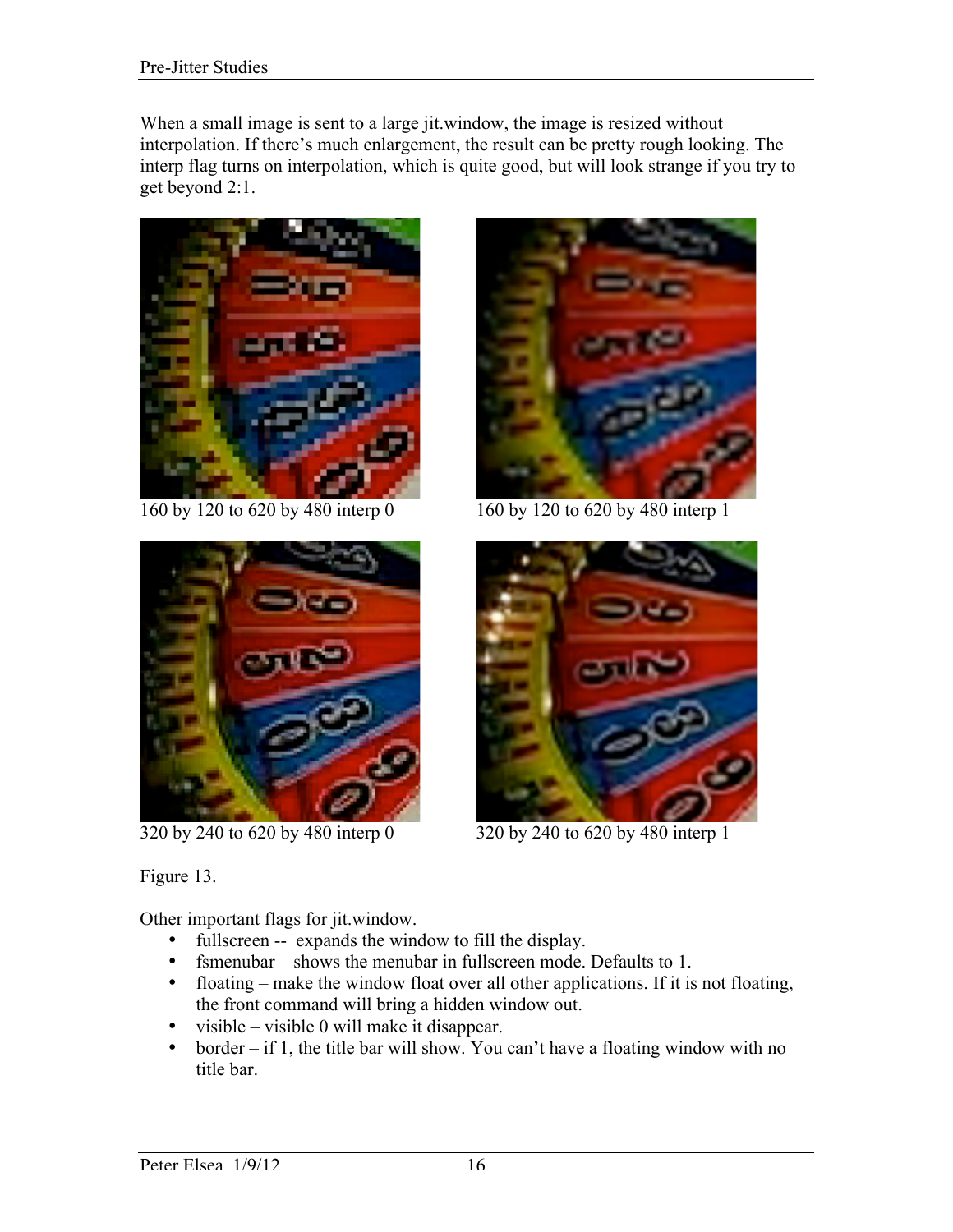

#### Figure 14.

Figure 14 shows one way to use jit.window. Notice that a key (escape) is used to toggle fullscreen mode. Otherwise it would be difficult to get back to the patcher window.

Jit.window can be sent to a second monitor (my favorite way to use it). If the monitor is set to the left of the main monitor with a resolution of 800 by 600 @rect -800 0 0 600 will put the jit.window there. If you don't know where the other monitor will be, you can use the jit.displays object to find the coordinates. The message cords 1 would get the message cords 1 -800 0 0 600 in the case described. Jit.displays can do anything the displays preferences panel can, and a bit more.

#### *Mouse operations*

The jit.window can be dragged and resized with the mouse. To find out where the window is, use the getstate message, with route pos size.

If you click in the jit.window, the right outlet of the object will produce the message mouse, with position of the click in the window, a flag for mouse down or up and flags for modifier keys: command, shift, caps-lock, option, control. Note that the message is only sent on mouse up or down. The idlemouse message enables mouseidle output when the cursor is over the window without clicking.